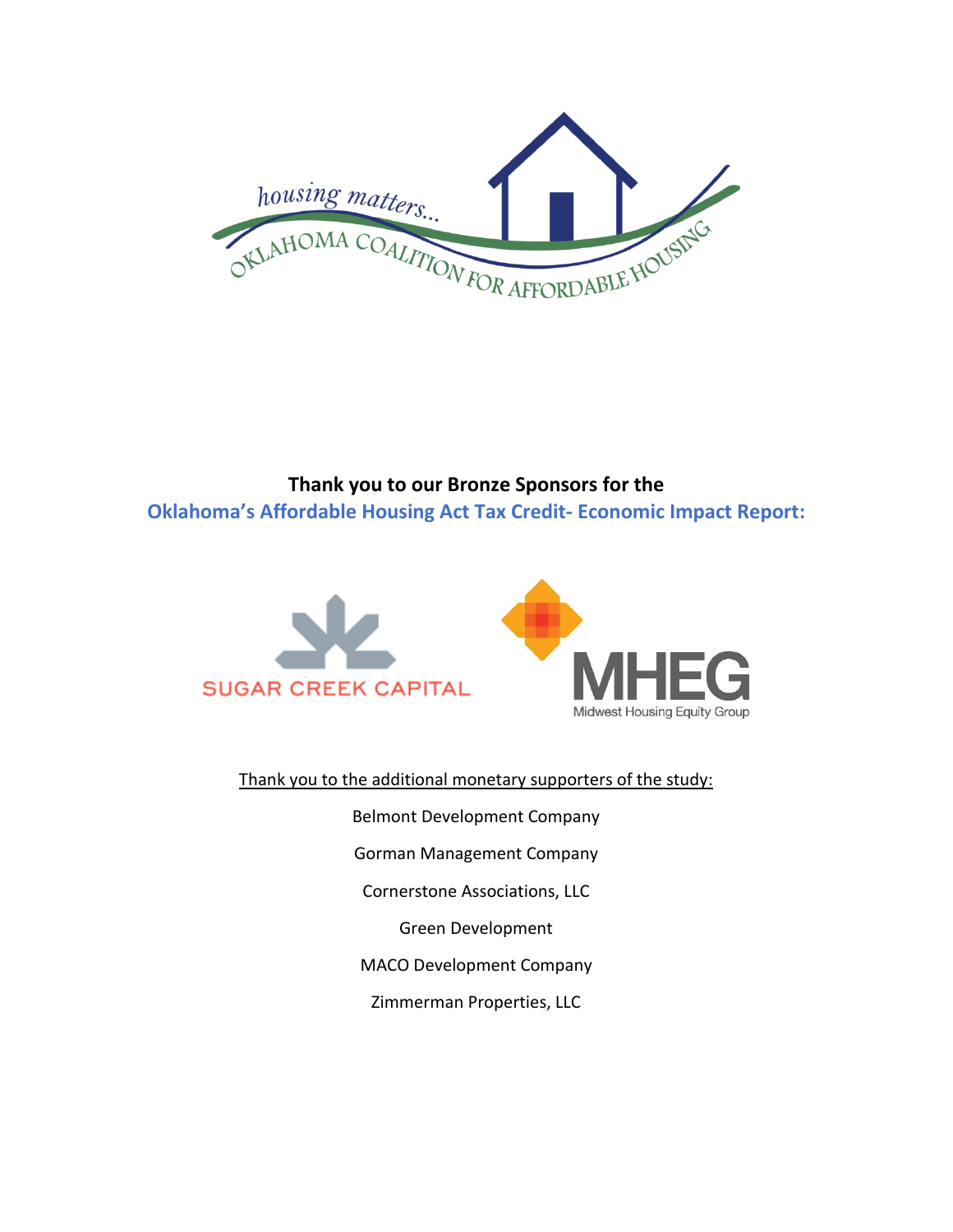## **Oklahoma's Affordable Housing Act Tax Credit-Economic Impact**

Prepared by

## **Oklahoma Department of Commerce**

Research and Economic Analysis Division

Fall 2018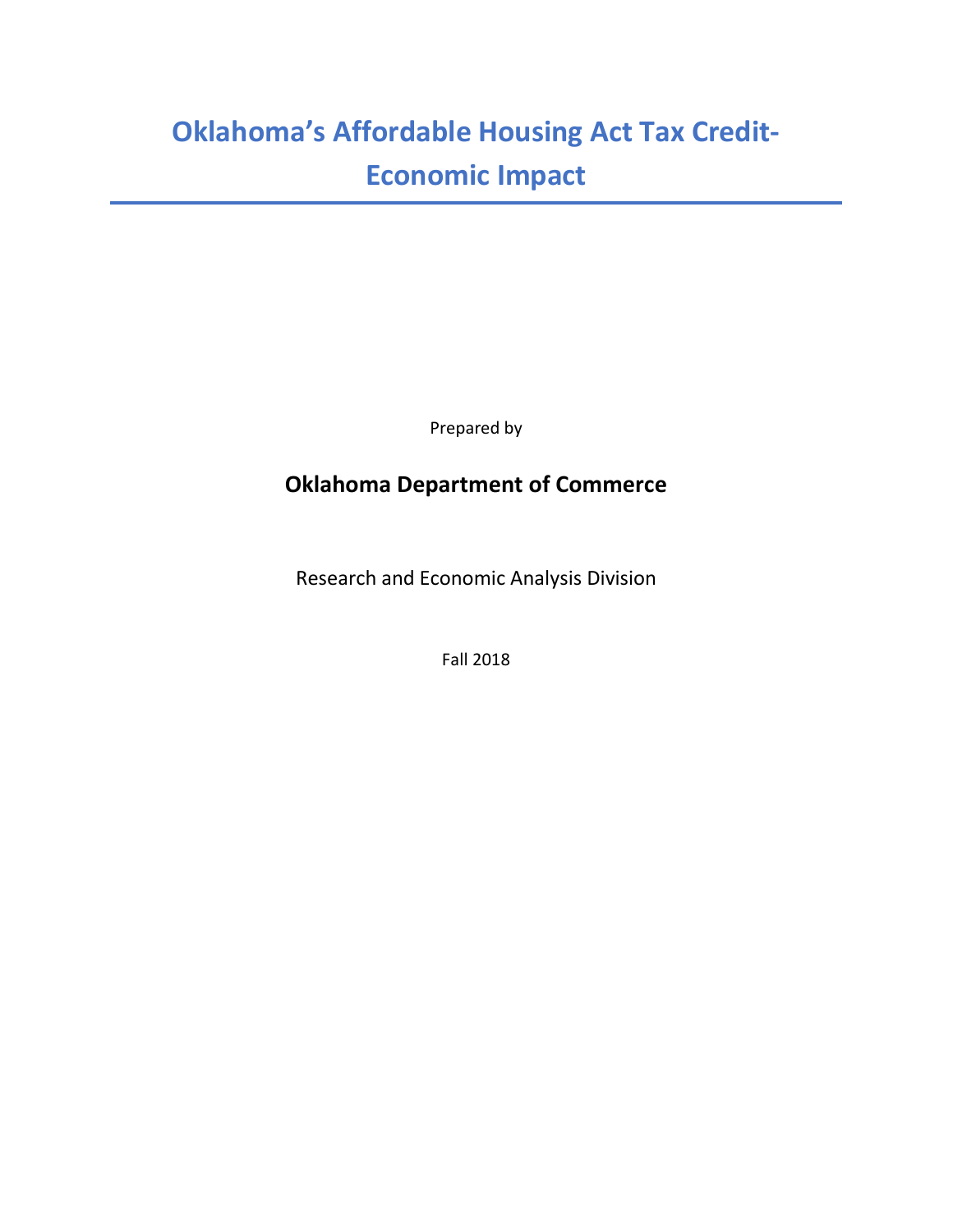# **OKLAHOMA**

## **Contents**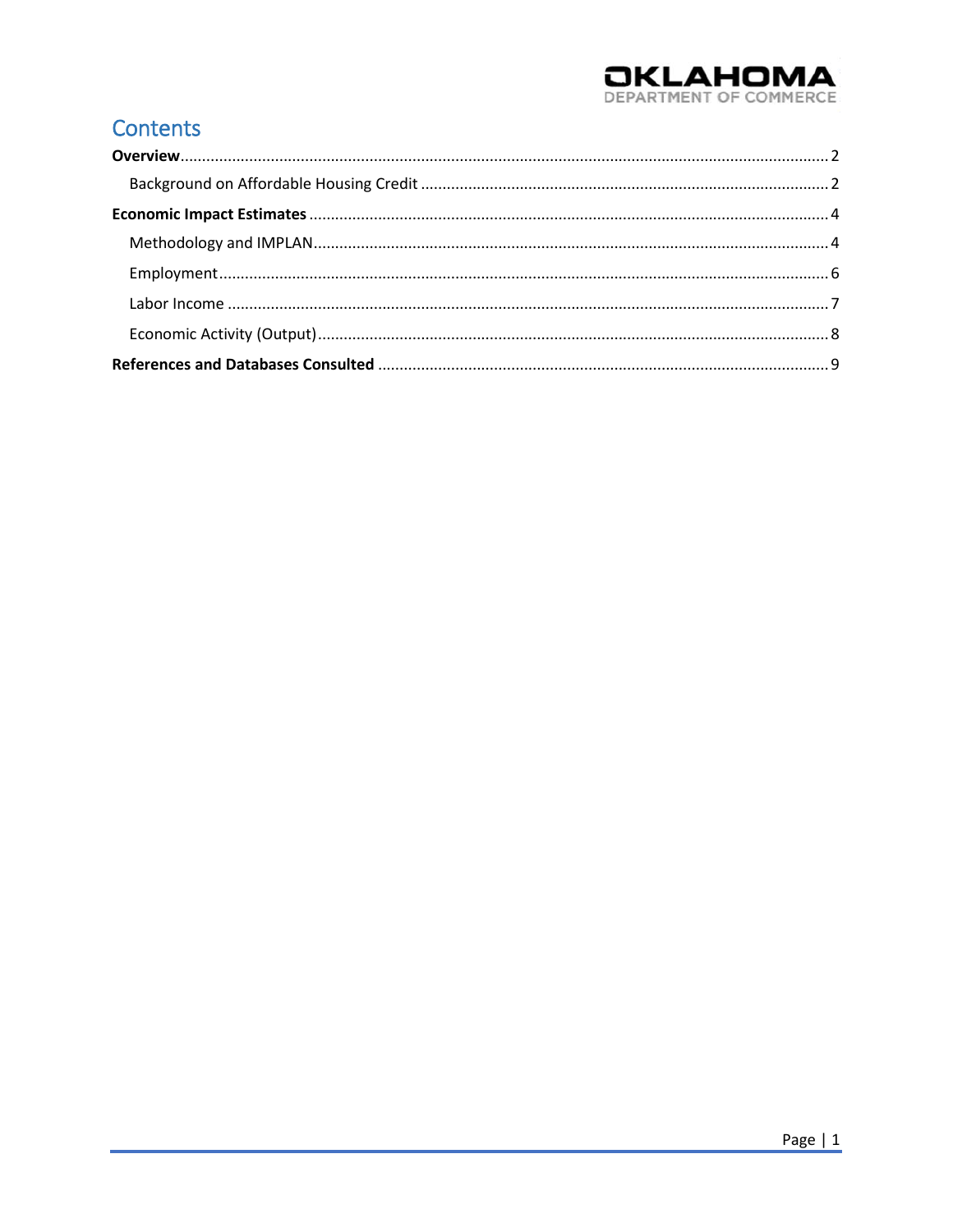

## <span id="page-3-0"></span>**Overview**

#### <span id="page-3-1"></span>Background on Affordable Housing Credit

On June 3, 2014, Governor Mary Fallin signed SB2128 – the Oklahoma Affordable Housing Act that provides for the allocation of \$4 million per year in nonrefundable state low-income housing tax credits (68-2357.403). The act, administered by the Oklahoma Housing Finance Agency, dictates that credits are used to:

- Raise private equity to finance affordable housing for families and seniors
- Be used in counties with populations of 150,000 or less
- Provide affordable rent for low-to-moderate-income Oklahomans, typically those earning 60% or less of the Area Median Income

The tax credit is claimed annually over a ten-year period, beginning when the buildings are placed in service. Owners and managers of low-income housing tax credit properties must ensure that residents meet eligibility requirements set forth by federal regulations (Internal Revenue Code Section 42). The tax credits (both state and federal) are subject to recapture if any violations of the eligibility restrictions are discovered. If any portion of the federal tax credits is recaptured, this will trigger recapture of the proportionate amount of the state tax credit.

The Oklahoma Affordable Housing Act is subject to review every five years by a committee of nine. The Governor, the President Pro Tempore of the Oklahoma State Senate and the Speaker of the Oklahoma House of Representatives are each authorized to appoint three members to the committee.

#### **Need**

According to the U.S. Department of Housing and Urban Development, families who pay more than 30% of their income for housing are considered cost burdened and may have difficulty affording basic necessities, including clothing, medical care, transportation, and food. According to the National Low Income Housing Coalition's 2018 Out of Reach report, the two-bedroom housing wage in Oklahoma is \$15.41 per hour; Oklahoma ranks 43<sup>rd</sup> for housing costs. A minimum wage worker must work 85 hours per week to afford a modest two-bedroom apartment. According to the 2015 Oklahoma Statewide Housing Needs Assessment:

- Oklahoma is projected to need 7,454 housing units for homeownership for households earning 60% or less of the area median income
- Oklahoma is expected to need 11, 630 housing units for rent for families earning 60% or less of the Area Median Income
- Approximately 40.01% of renters are housing cost overburdened in Oklahoma

Effective, affordable housing policy can encourage the development and preservation of safe, secure and affordable housing for Oklahoma's most vulnerable populations. According to the Oklahoma Statewide Housing Needs Assessment, the absence of affordable housing alternatives across various parts of the state is the most significant threat to homelessness. Although sometimes understated, Point-in-Time data from January 2017 reveals 4,199 homeless persons in Oklahoma, with 2,385 in emergency shelters; 699 in transitional housing; and 1,115 completely unsheltered from the elements and other potential dangers. Despite the progress generated by the Oklahoma Affordable Housing Act, those needs have, so far, gone unmet.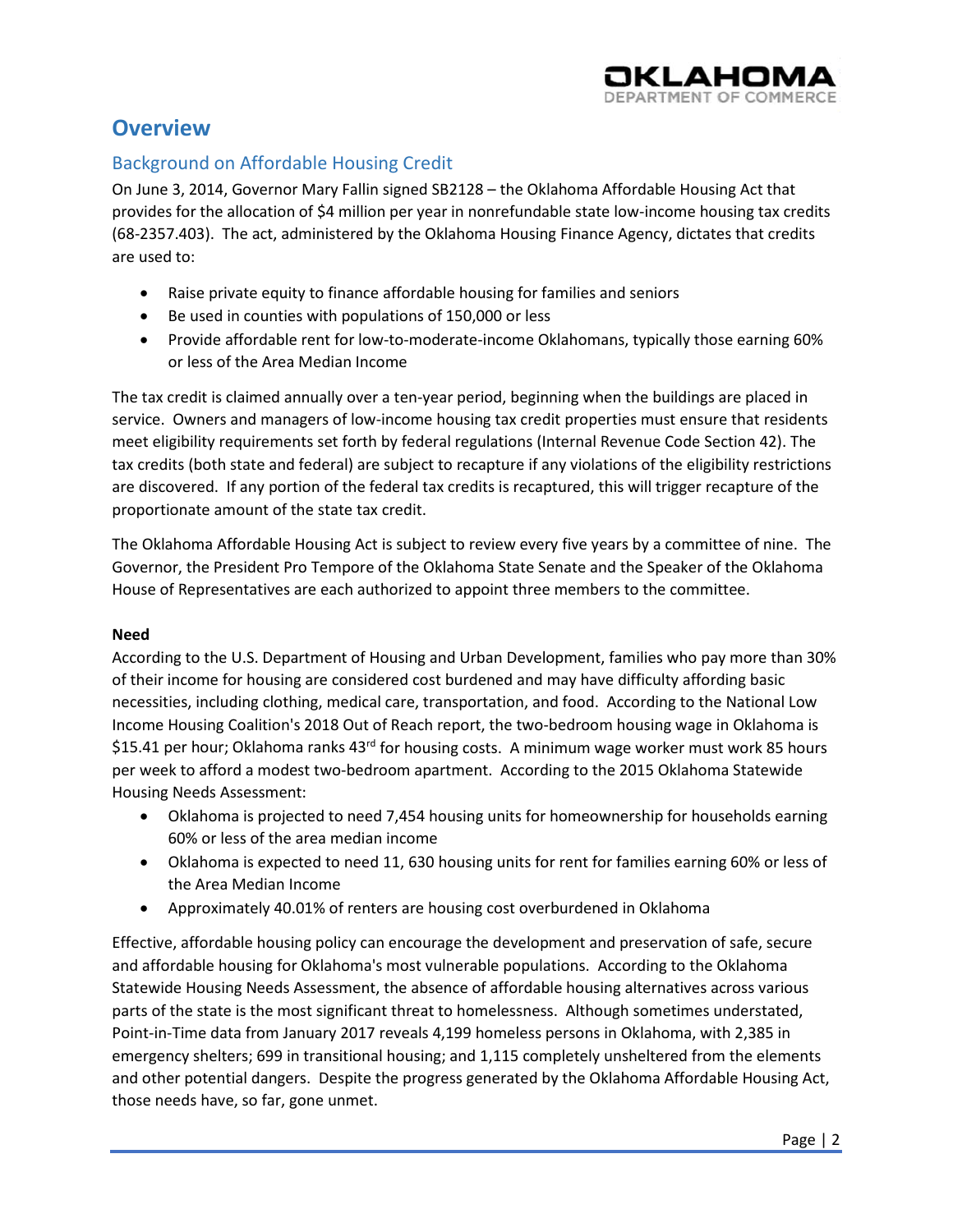

Understanding the cost burden associated accessing affordable housing options, the Oklahoma Coalition for Affordable Housing requested and funded this study from the Oklahoma Department of Commerce. The mission of the Coalition is to lead the movement to ensure all residents of the state of Oklahoma flourish in safe, affordable homes and to help communities develop safe and affordable housing options for all residents. The Coalition brings together a strong combination of organizations, finance professionals, service providers, economic development authorities and individual advocates to provide advocacy, education and practical training to foster the production and maintenance of affordable housing throughout the state.

Recent budget shortfalls have brought the Oklahoma Affordable Housing Act under consideration for termination by the Oklahoma Legislature. Like many of Oklahoma's incentives, this tax credit is performance based. The tax credits cannot be claimed until the buildings are built according to robust guidelines established by the Oklahoma Housing Finance Agency. The properties are 100% occupied by eligible tenants – typically, two years after the first equity is invested. This study will focus on the impacts of the construction activities as well as the impacts of managing and maintaining the housing units in Oklahoma.

This analysis does not consider some of the additional benefits of the Act, such as the value of the reliable and affordable housing options, reduction of homelessness, and more affordable opportunities for the veterans, among other economic and social factors. There are significant social impacts not included in this study that should also be considered when designing, reforming or addressing the effectiveness of each program.

Even without those considerations, the construction and renovation of the 2,007 housing units produced between 2015 through 2018 will provide significant contributions to Oklahoma's state and regional economies. The economic impact represents units built between 2015 and 2018, and is representative of those 36 projects completed during that time. The construction and long-term employment impacts will increase as more projects get funded by the Affordable Housing Act and the amount of incentives will increase along with the increase in eligible investments.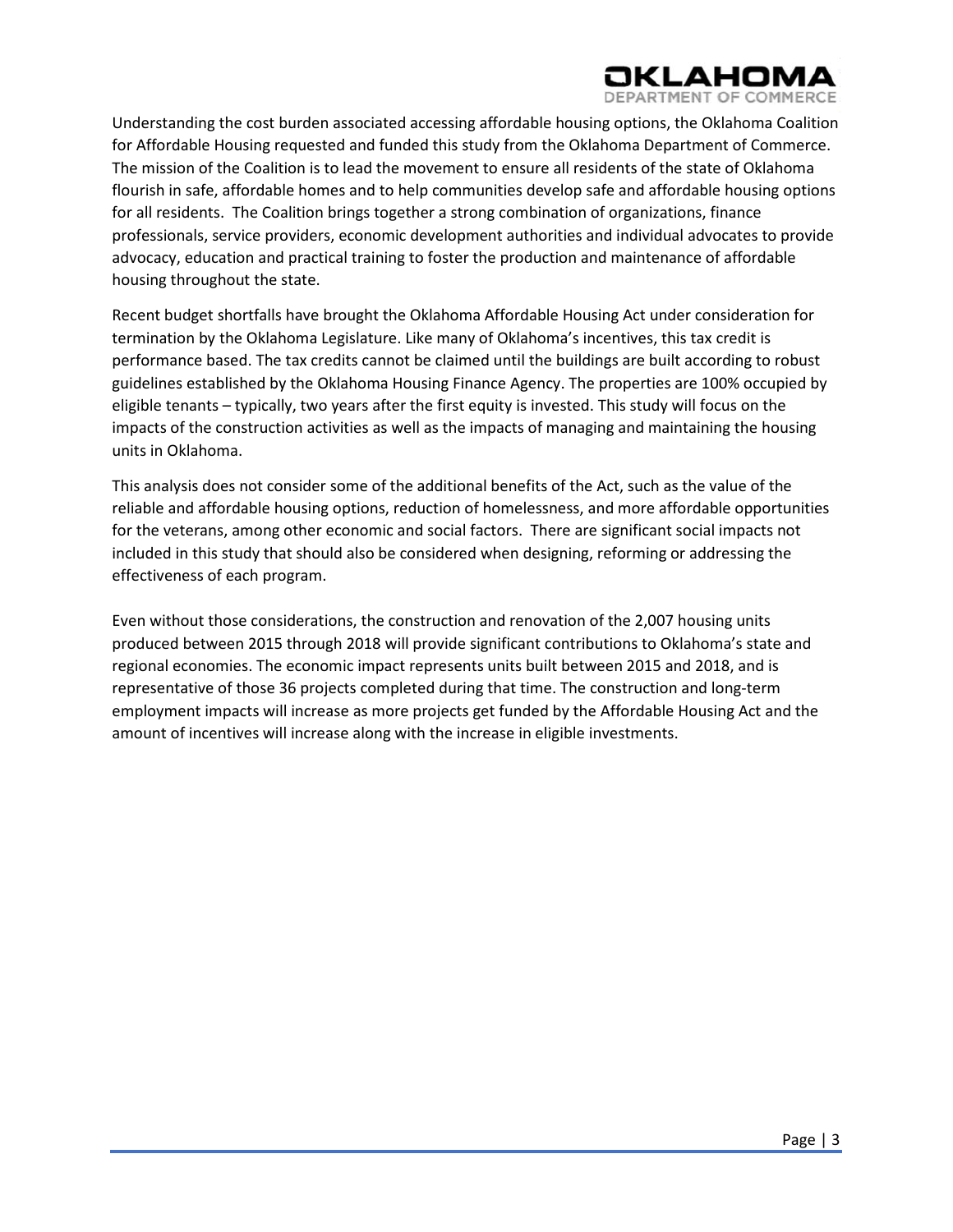

## <span id="page-5-0"></span>**Economic Impact Estimates**

#### <span id="page-5-1"></span>Methodology and IMPLAN

IMPLAN software was used to model this Housing Tax Credit economic impact analysis. IMPLAN is an input/output model that helps institutions understand the linkages between industries in the local economy and how policy or changes in industry can influence economic activity in the region. Each industry has different spending patterns and engages with different suppliers at the local level; IMPLAN helps to evaluate the overall effect of those individual industries. In the case of Oklahoma's Affordable Housing Act, the construction activities were captured under three main categories and the ongoing activities were modeled by continued employment directly associated with the level of employment it would take to manage and maintain these types of residential infrastructure.

This economic impact report focuses on the construction and permanent employment activities associated the construction of 36 development projects across Oklahoma. The report does not include new developments that will occur after the current 36 projects. While focusing on construction and permanent employment, this analysis does not consider additional benefits such as:

- Reducing Medicaid housing costs as seniors are able to age in place at these developments
- Reducing housing burdens leave families more money to spend on other essentials that are otherwise forgone, such as quality food and childcare
- Stabilizing housing for low income families means children are able to remain in schools consistently, leading to better outcomes for them
- Economic and social benefits of reducing homelessness, and more affordable options for veterans, children and other vulnerable demographics
- Revitalizing properties previously abandoned or severely distressed, and community reinvestment in improvements for sewer, flooding, waste management and other infrastructure
- Increasing tax base from improved valuations of properties and increase in resident population

Construction activities are temporary in nature; however, certain job functions such as maintenance, property management or rental income represent activities that continue from year to year until the residential structure is no longer habitable. Employment associated with the regular operation of the 2,007 multi-family and other residential housing units is assumed to maintain the same level of direct employment over time. Due to intense regulatory scrutiny and significant paperwork needed to keep properties in compliance, it is estimated that 99 FTE jobs would be directly employed to manage and upkeep these types of properties. However, as the number of housing units/development projects increase, so should the number of jobs needed to operate the units and maintain compliance. The categories of construction and employment considered in the model are listed below:

- Multi-Family Residential Construction
- Single-Family Residential Construction
- Residential Construction Rehab/Maintenance
- Regular Employment Associated with Multi-Family Units

The construction and maintenance investments were modeled separately from regular employment operations. Between 2015 and 2018, the Oklahoma Affordable Housing Act has been used to provide financing for 36 projects by development companies. These 36 development projects occurred in 27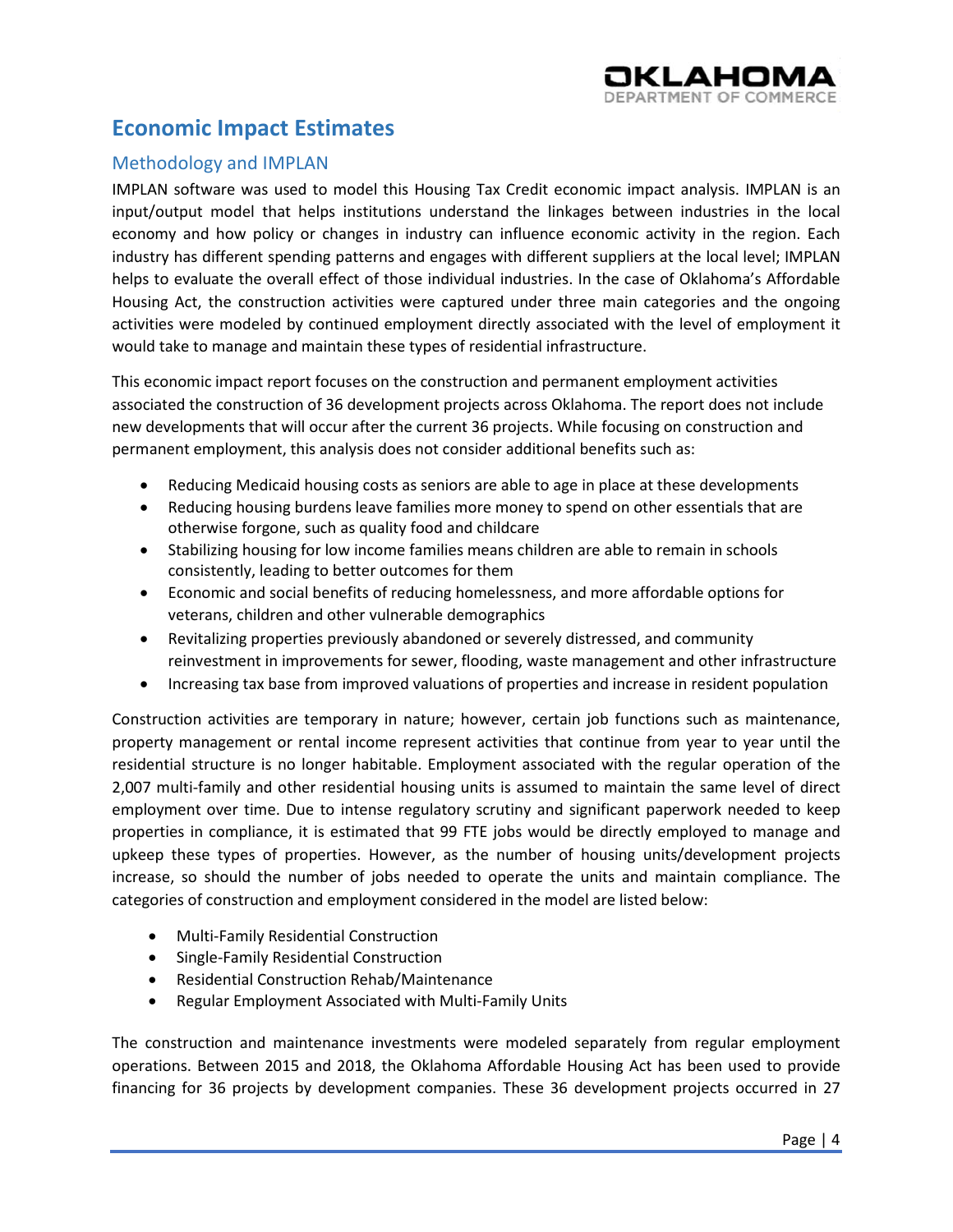

communities and counties across Oklahoma and created a direct impact of over \$306 million in construction activity used to build 2,007 housing units across Oklahoma. The Oklahoma Housing Finance Agency allocated \$15,332,125 in state affordable housing tax credits over this four-year period. Both investment and employment will increase along with incentives as more projects are funded by developers using incentives from the Affordable Housing Act.

The map below gives a snapshot of where these developments spurred by the Oklahoma Affordable Housing Tax Credit have occurred. Investments are being made in city centers of some rural counties, and are used to help revitalize various areas that have been neglected for a long time. Many of these communities also struggle with the attraction of new businesses due to the very limited options available for new housing. These communities also struggle with an aging and obsolete housing stock and find it difficult to support the economics of new market-rate housing.

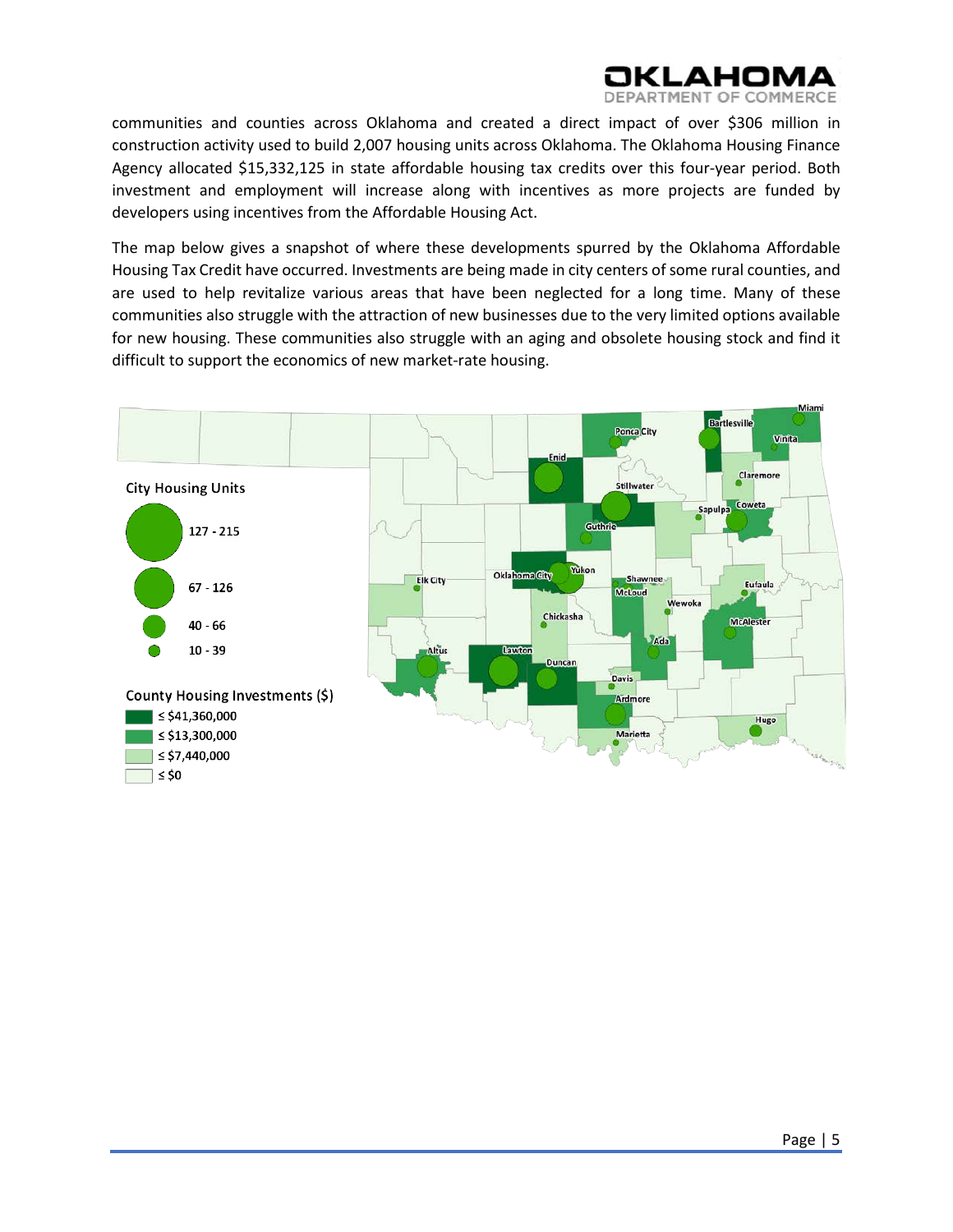

#### <span id="page-7-0"></span>Employment

Employment impacts are not only limited to people directly employed at the multi-family units, but also include the impacts from the indirect and induced employment impacts. The indirect impacts would include goods and services consumed by the unit operators; induced impacts would include household consumption from those directly employed by those managing the properties. Employment impacts also take into consideration the significant amount of construction and maintenance activities associated with single- and multi-family unit construction.

Based on responses from development and property management companies, roughly 99 workers would be needed to manage and maintain the 2,007 units that qualify for the federal incentive. As the number of housing units increase, there would be a proportionate increase in employment to maintain compliance and upkeep of the property. The 99 jobs associated with the normal operations of those leasing offices would then support an additional 101 jobs through:

- Induced impacts spending by regular employees in the local market; and
- Indirect impacts from spending by development and leasing companies with local businesses

The overall impact of normal operations is about 200 jobs. Total investment in construction or maintenance was estimated to be \$306.1 million from 2016-2018. In the peak construction year of 2018, close to 3,900 jobs are impacted by the construction of all 2,007 units. After 2018, when construction or maintenance have been completed on the 36 projects, there will be a significant reduction in construction impacts for the following years. By 2021, the overall impact of the 36 projects is conservatively estimated to revert to the 200 jobs from the normal operations of the multi-family units. Direct employment from ongoing operation and the associated impacts will increase as more projects are approved. The overall impact in 2018 is estimate to be over 4,000 jobs from these activities.

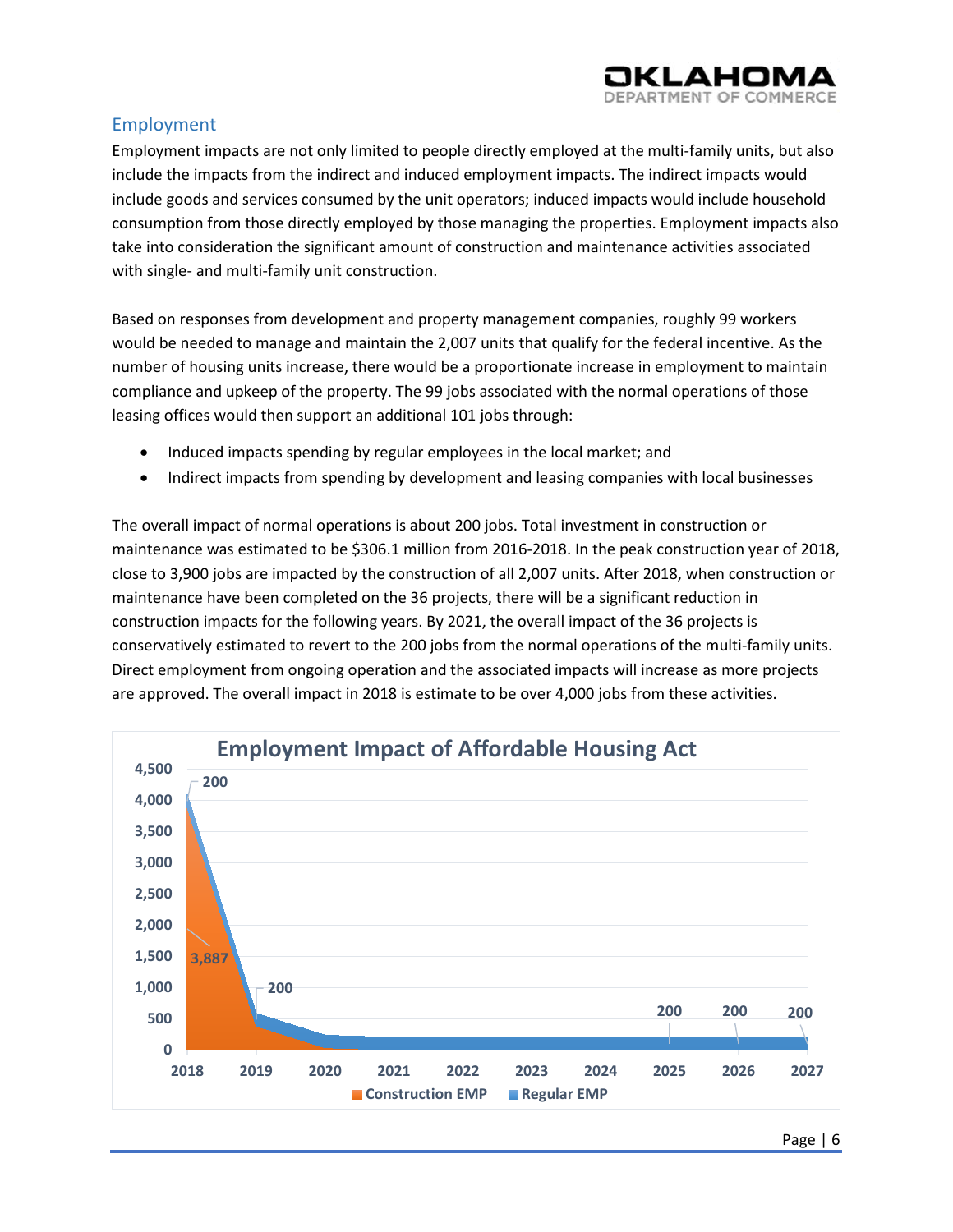

#### <span id="page-8-0"></span>Labor Income

Labor income is the earnings garnered by workers prior to taxes and certain fees; labor income also includes income to sole proprietors that could include contractors. The labor income displayed below is nominal and does not adjust for inflation or the time-value of money.

The roughly 99 jobs employed by developers to manage and maintain the 2,007 units are estimated to directly generate over \$3.0 million in labor income from payroll and sole proprietors associated with keeping the units in compliance and maintaining the proper paperwork. As more projects get approved under the Affordable Housing Act, the direct long-term employment and construction impacts will increase, as well. Considering the additional induced effects (employee spending) and the indirect effects (employer spending with suppliers), the total impact on labor income from regular operations is about \$7.3 million. When considering the additional labor income from construction activities, the overall labor income contribution from the 36 housing development projects is estimated to be almost \$200 million dollars during peak construction in 2018.

When the temporary effects of construction from the 36 projects have faded away, the overall impact on labor income is estimated to revert to \$7.3 million annually from regular operations. New developments above the 36 projects will yield additional tax credits and additional labor income from both permanent employment and temporary construction activities.

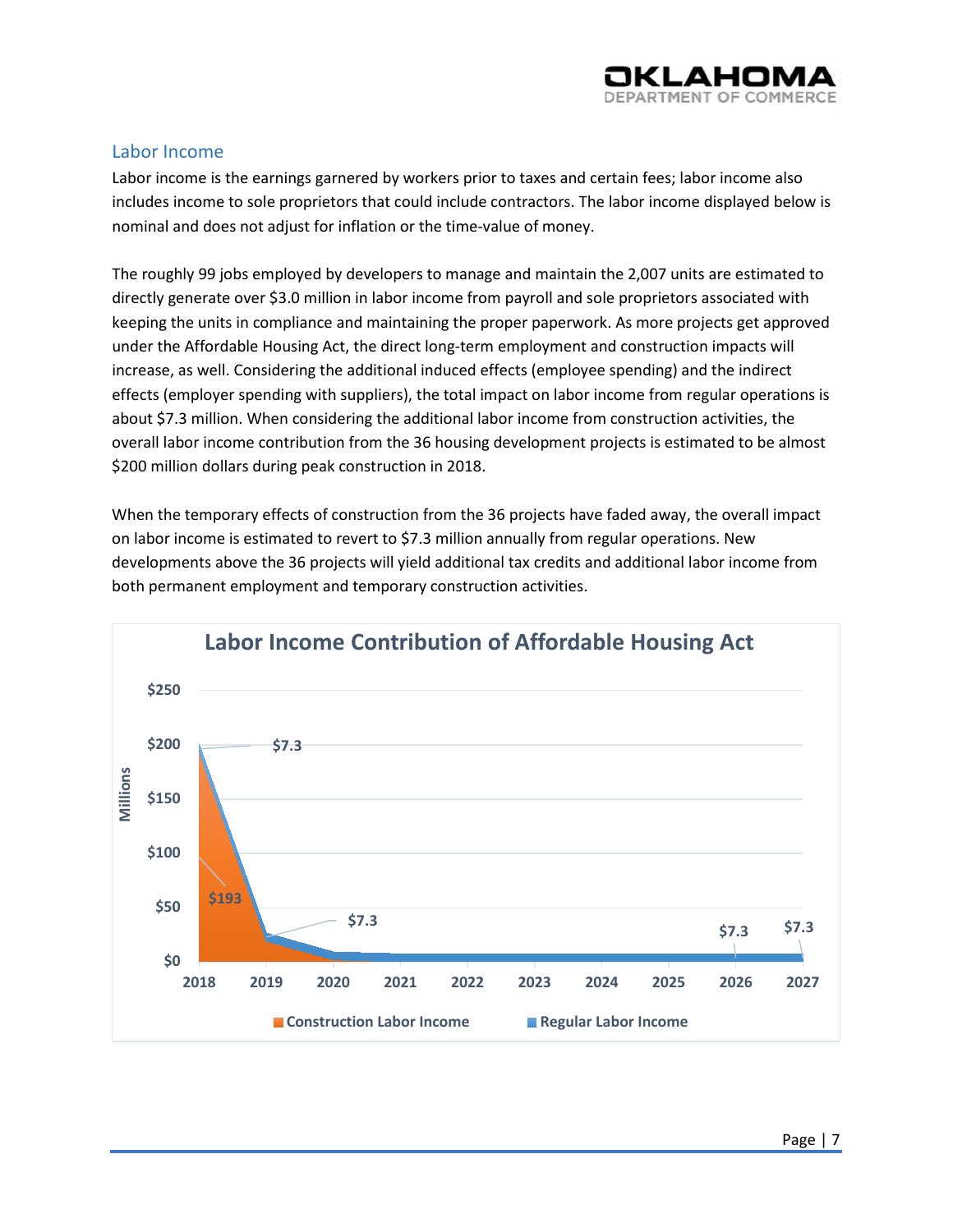

#### <span id="page-9-0"></span>Economic Activity (Output)

Economic output is a measure of the value-added economic activity in the state. This includes the value of intermediary goods along with value-added activities associated with the production of finished goods within the state. As a result of the incentive, over 2,000 housing units were built in 27 communities outside of Cleveland, Oklahoma and Tulsa Counties. While great assets for communities, these activities also create demand for goods and services from local businesses.

The 99 direct jobs estimated to run the newly constructed multi-family units directly generate over \$28 million of economic activity in Oklahoma's economy. When considering the induced effects (employee spending) and indirect effects (local purchases by leasing companies), the companies' normal operations contribute over \$42 million in economic activity annually. However, as the number of units/development projects increase, so will the annual employment needed to manage and maintain those properties.

When considering the temporary construction or maintenance activities from the 36 development projects between 2015 and 2018, the overall economic contribution from developers and leasing companies is over \$575 million. The activities from those 36 developments are represented in the impacts results of 2018. The overall construction or maintenance impact will increase as more housing units are built. Typically, the impact results would correspond with the time period when the actual construction occurs.



When the temporary effects of construction are complete, the annual impact is estimated to revert to over \$42 million in economic activity annually.